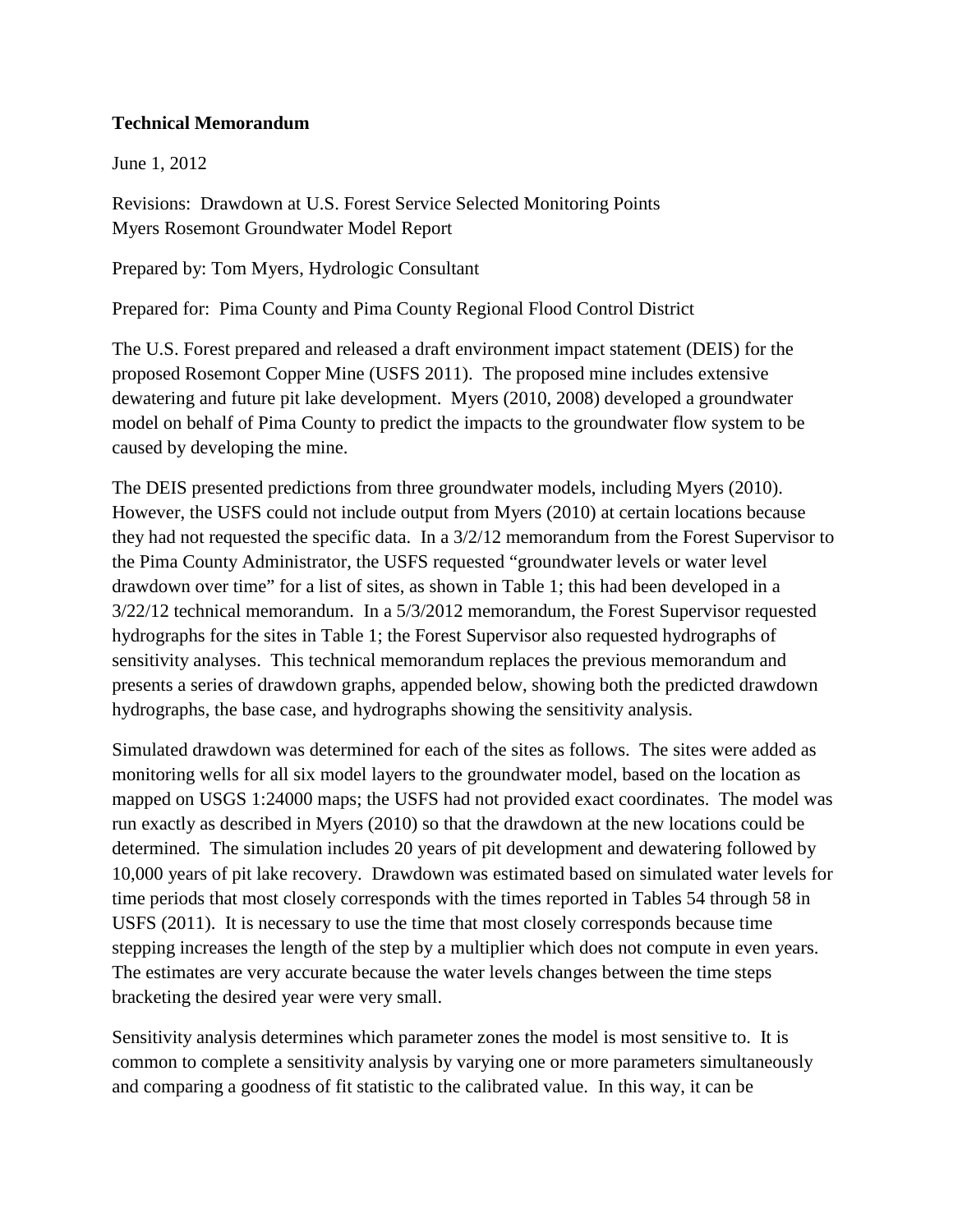determined to which parameters or parameter zones the model is most sensitive. Sensitivity analysis was completed for steady state (Myers 2010). The request for a set of hydrographs is a request for the sensitivity of specific storage and specific yield. This model had not been calibrated in transient mode to a set of observed head values, therefore there is no test statistic that can be calculated. The model can be assessed as to how the model results change with respect to parameters or parameter zones.

Initial testing (not shown) revealed that drawdown at a point is most sensitive to the storage or specific yield parameter zone in which the observation point is located, with little to no variation in the hydrograph due to varying adjacent parameter zones. For this reason, sensitivity has been determined, based on steady state initial conditions, by changing the entire suite of parameters as follows. All specific yield, Sy, zones have been simultaneously multiplied by 1.2, .8, .6, and .4 and hydrographs for observation points determined. The same has been done for the Ss zones, except the multiplication factors are 10, 5, .5, .1, .05, .01, and .005. The two storage coefficient types have not been altered together for any simulations.

Table 1 presents the results of the analysis as requested by the USFS. The reported drawdown is for model layer 1, chosen because it represents the water table which would more likely affect the spring and stream flow.

Figures showing drawdown at the various sites in Table 1, plus a site just downgradient of the pit and forming pit lake (Myers 2010), are appended to the end of this technical memorandum. These figures show drawdown in the uppermost active model layer, either layer 1 or 2, and layer 5. At least two figures are used to present the graphs to represent different time scales, 10,000 years, and 150 years; a 30-year period is additionally presented for two sites. Variability at 1000 years can be discerned from the 10,000 year graph. Differing vertical scales are also used to improve the detail where necessary.

Drawdown can differ between the water table and deeper layers because of the difference in controlling storage coefficients, specific yield for the upper layer, and specific storage at depth where artesian conditions control the flow. Layer 5 is not shown at several locations, Gardner Canyon, Singing Valley, Hilton Ranch, Gardner Cienega Confluence, and Empire Gulch, because the drawdown is very similar to that in layer 1 and there is little difference in that drawdown based on different storage coefficients.

Drawdown at most sites reaches equilibrium after some long period, with variation for storage coefficient and in some cases layer. Storage coefficient controls the time to equilibrium, or how fast water level at a site responds, more than the ultimate drawdown, although there are differences. This is because as the system approaches equilibrium, the storage coefficients become less important because little water is drawn from or enters storage. Generally, the lower specific storage or specific yield causes a faster responce, meaning the drawdown spreads faster. At Scholfield Spring, layer 1, for example, the drawdown reaches 2 feet within 150 years for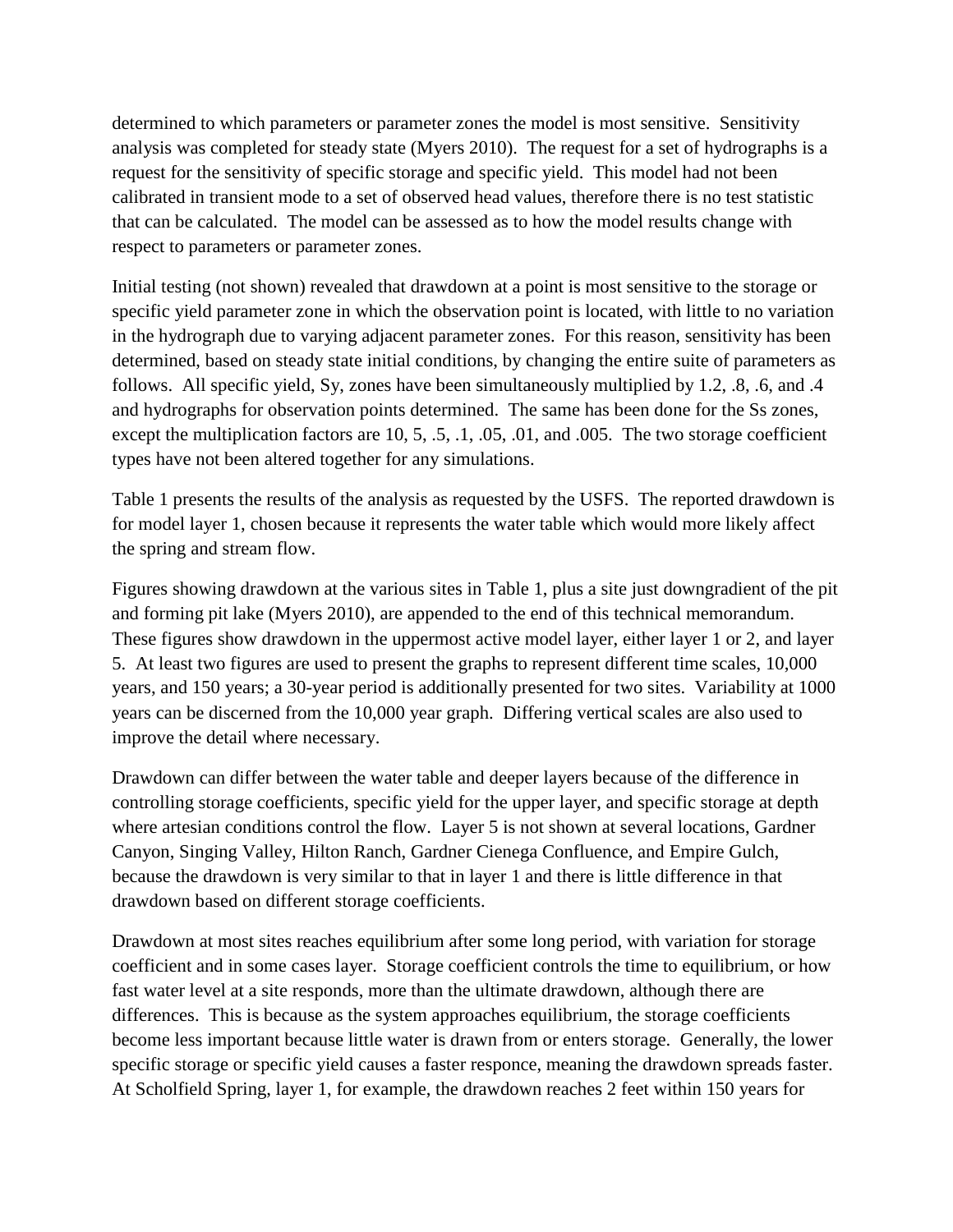specific yield being 40 percent of the base case for which drawdown is 0.5 feet; after 1000 years, drawdown is 50 feet while the base case is about 20 feet. The long-term drawdown is about 60 feet for each value. Similar effects can be observed for other sites.

Drawdown at Scholfield Springs, layer 5, is about half that in layer 1. At Rosemont Springs, the drawdown in layer 5 is about 50% more than in layer 1. This reflects a different proximity to the pit, with Rosemont Springs being much closer to the pit, less than a mile, whereas Scholfield Springs is about 2.5 miles from the pit. There are also differences in geology at different layers. Drawdown at Barrell Spring is about the same in each layer.

Drawdown at several sites, including most apparently Scholfield Spring, Rosemont Spring, and Downgradient Pit, decreases after a peak which occurs between 1000 and 2000 years. This means that the water level decreases to a maximum within that time period and then recovers. The primary sites are closest to the forming pit lake and thus reflect the rising pit lake. The effect is most noticeable for the lower specific yield sensitivity runs which reflects that lower specific yield causes the water table to respond faster, both declining due to stress and recovering as the stress subsides.

|                                        |                           |        |                  | Years after mining |                  |                |       |
|----------------------------------------|---------------------------|--------|------------------|--------------------|------------------|----------------|-------|
|                                        |                           |        | End of           |                    |                  |                |       |
| <b>Location</b>                        | <b>Row</b>                | Column | Mining           | 20                 | 50               | 150            | 1000  |
| <b>Empire Gulch Springs</b>            | 14                        | 20     | $\overline{0}$   | $\overline{0}$     | 0.2              | 0.3            | 4.3   |
| Gardner Canyon (nr area of             |                           |        |                  |                    |                  |                |       |
| perennial flow)                        | 17                        | 24     | $\boldsymbol{0}$ | $\boldsymbol{0}$   | $\theta$         | 0.1            | 2.2   |
| Cienega Creek (gage 09484550)          | $\mathbf{1}$              | 21     | $\boldsymbol{0}$ | $\overline{0}$     | $\overline{0}$   | $\overline{0}$ | 0.2   |
| <b>Hilton Road residences</b>          | 5                         | 13     | $\boldsymbol{0}$ | 0.8                | 1.6              | 3.6            | 13.2  |
| Cienega Creek (original station)       | 5                         | 22     | $\boldsymbol{0}$ | $\theta$           | $\theta$         | $\theta$       | 0.3   |
| Barrel Spring (not requested)          | $\overline{7}$            | 12     | 1.5              | 2.3                | 3.2              | 5.4            | 17.7  |
| Gardner/Cienega Confluence             | 8                         | 24     | 0                | $\boldsymbol{0}$   | $\boldsymbol{0}$ | 0.1            | 2.2   |
| Scholefield Springs                    | 9                         | 7      | $\overline{0}$   | $\overline{0}$     | 0.1              | 0.6            | 19.8  |
| <b>Rosemont Spring</b>                 | 18                        | 8      | 4.5              | 11                 | 19.5             | 42.9           | 112.1 |
| <b>Singing Valley North residences</b> | 22                        | 15     | 0.1              | 0.2                | 0.6              | 2.3            | 13.9  |
| <b>Confluence of Davidson</b>          |                           |        |                  |                    |                  |                |       |
| Canyon/Cienega Creek                   | northeast of model domain |        |                  |                    |                  |                |       |
| Reach 2 Spring in Davidson Canyon      | northeast of model domain |        |                  |                    |                  |                |       |
| Corona de Tucson residences            | northwest of model domain |        |                  |                    |                  |                |       |
| Fig Tree Spring                        | west of model domain      |        |                  |                    |                  |                |       |
| <b>Sycamore Spring</b>                 | west of model domain      |        |                  |                    |                  |                |       |
| <b>Rueles Spring</b>                   | west of model domain      |        |                  |                    |                  |                |       |
| <b>Helvetia Spring</b>                 | west of model domain      |        |                  |                    |                  |                |       |

**Table 1: Drawdown with time from the end of mining at selected locations at the Rosemont Copper Project.**

 $\top$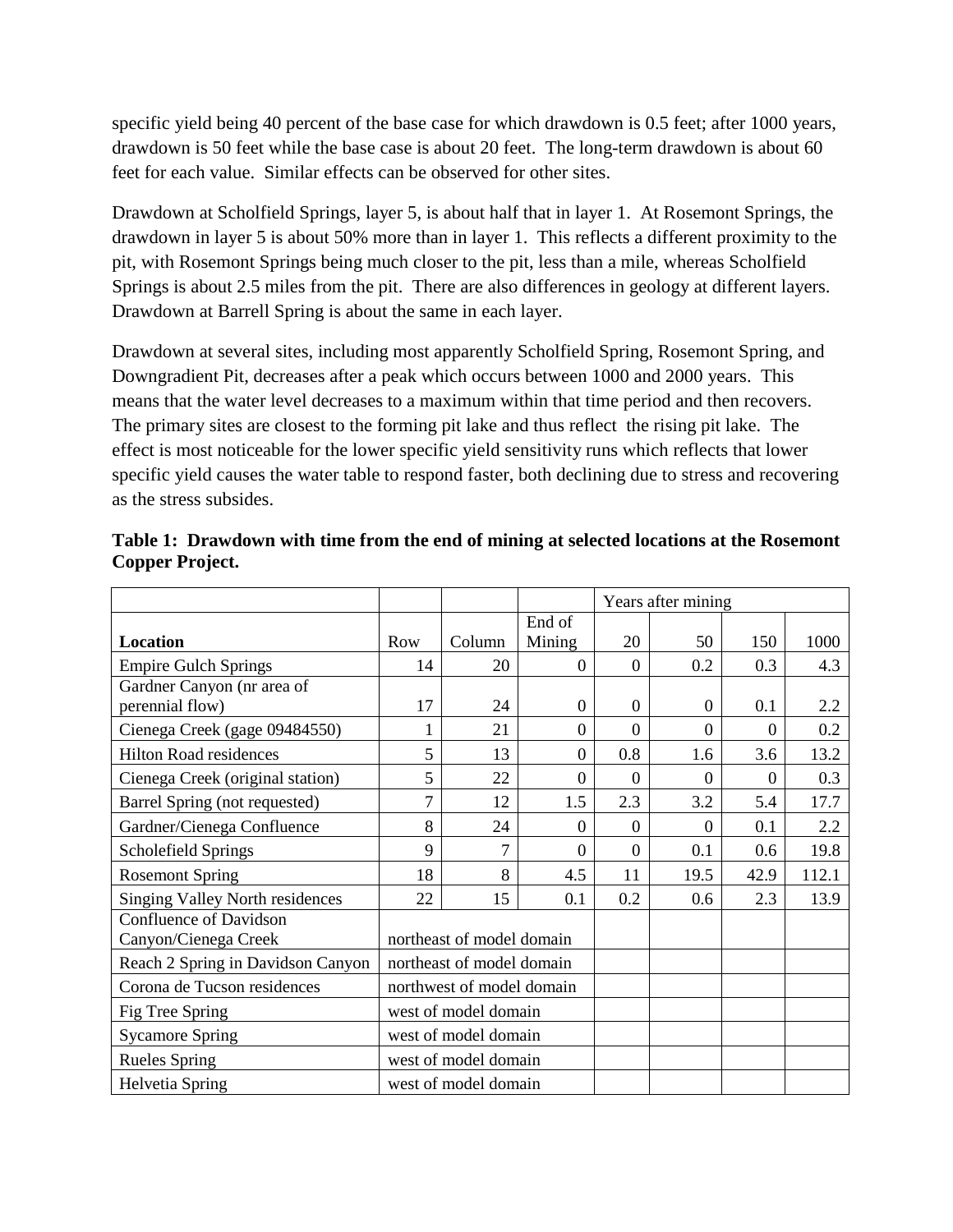### **REFERENCES**

- Myers, T. 2010. Technical Memorandum, Updated Groundwater Modeling Report, Proposed Rosemont Open Pit Mining Project. Prepared for Pima County and Pima County Regional Flood Control District.
- Myers, T., 2008. Hydrogeology of the Santa Rita Rosemont Project Site, Numerical Groundwater Modeling of the Conceptual Flow Model and Effects of the Construction of the Proposed Open Pit. Prepared for Pima County Regional Flood Control District, April 2008.
- U.S. Forest Service (USFS). 2011. Draft Environmental Impact Statement for the Rosemont Copper Project. U.S. Forest Service, Tucson, AZ.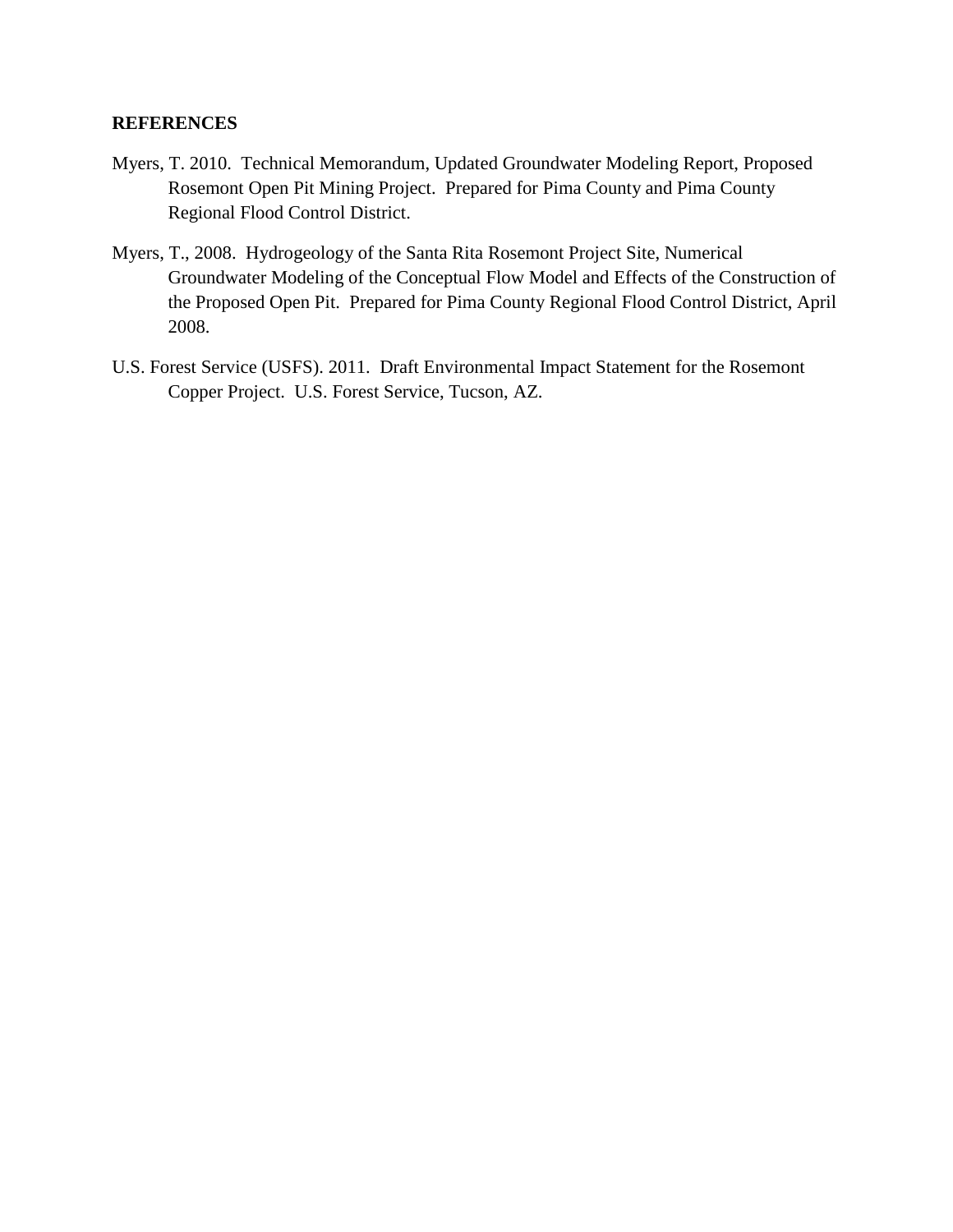

# **Scholfield Spring Layer 1**

# **Scholfield Spring Layer 1**

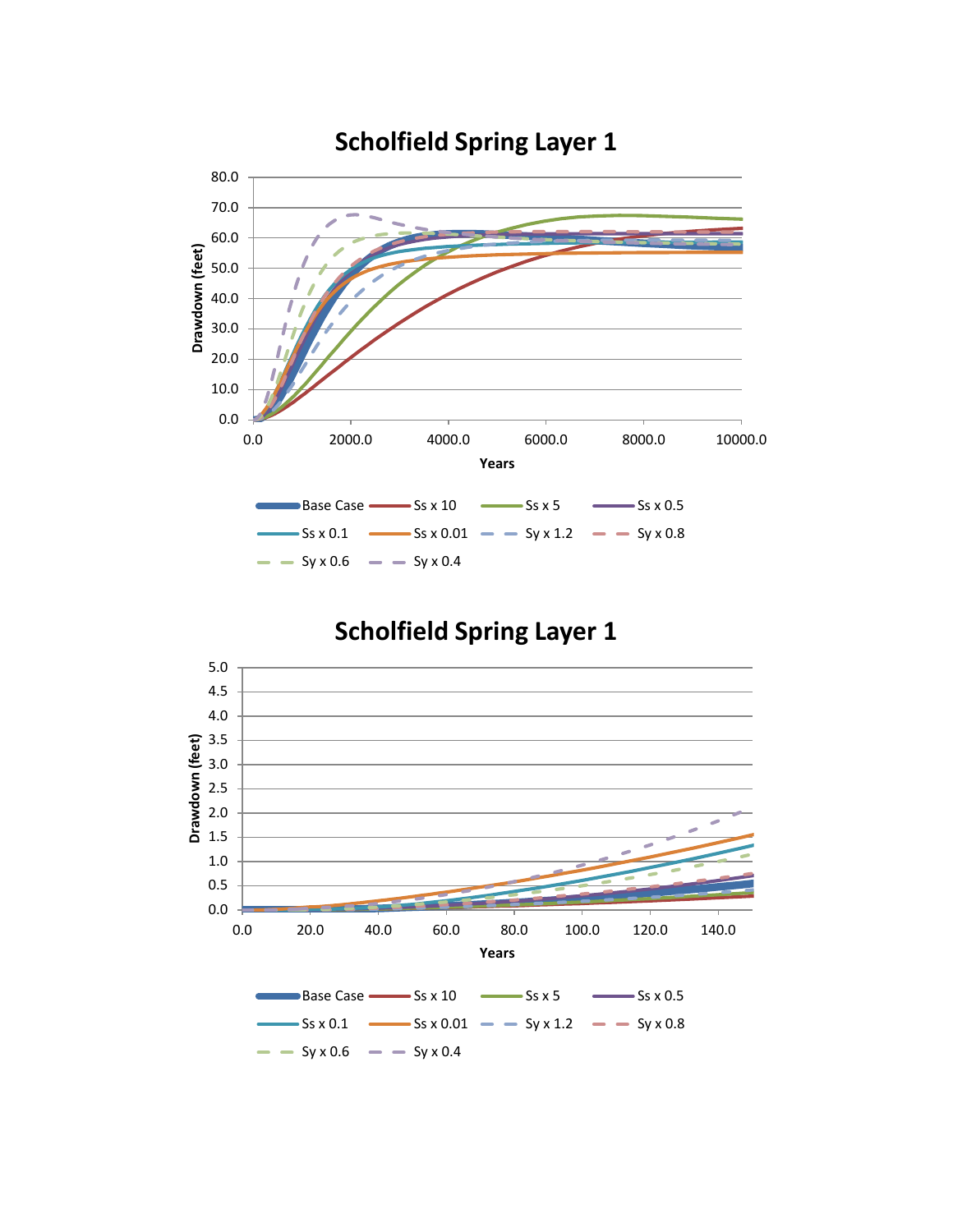

# **Scholfield Spring Layer 5**

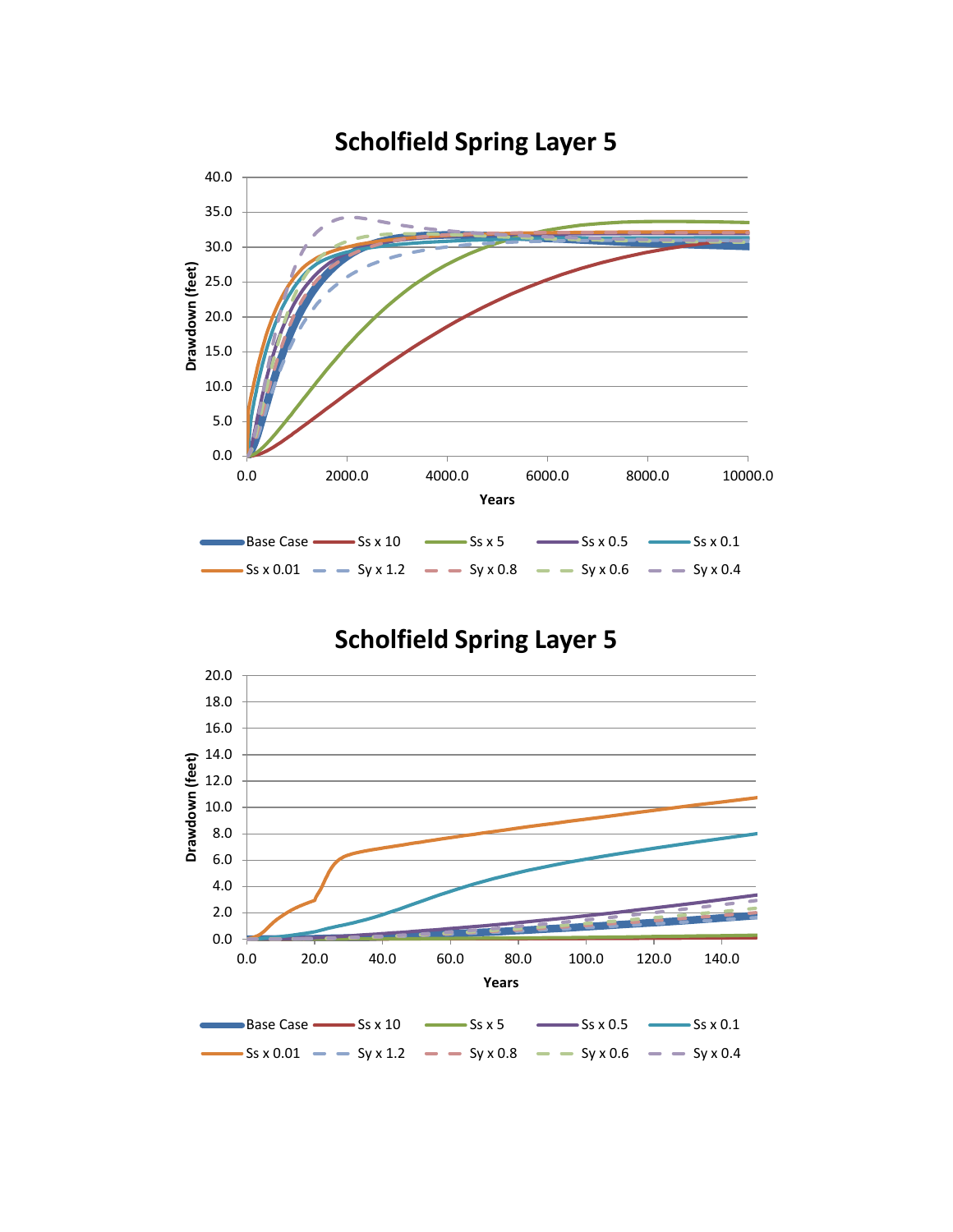

# **Rosemont Spring Layer 1**

# **Rosemont Spring Layer 1**

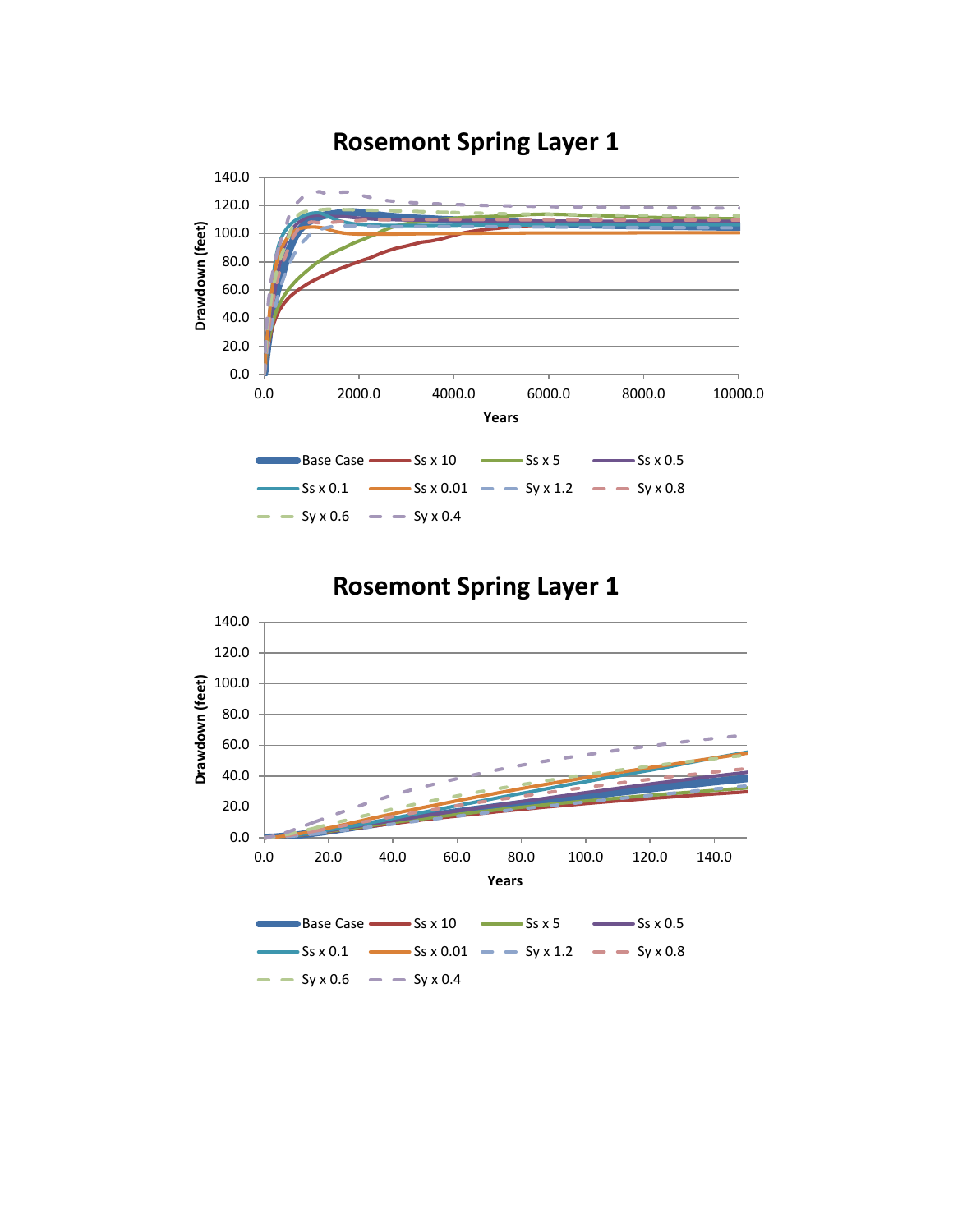

### **Rosemont Spring Layer 5**

**Rosemont Spring Layer 5**

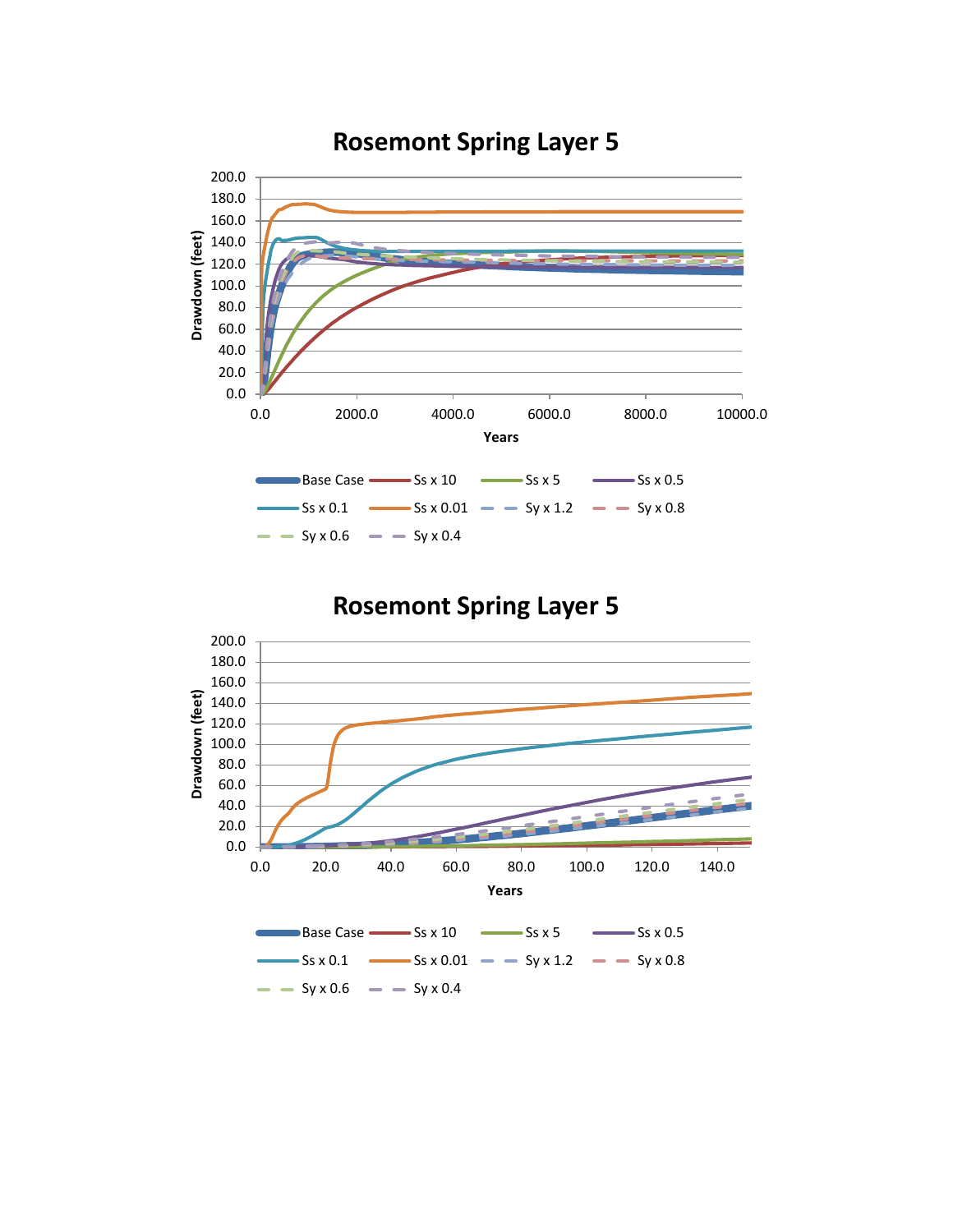

**Barrell Spring Layer 2**

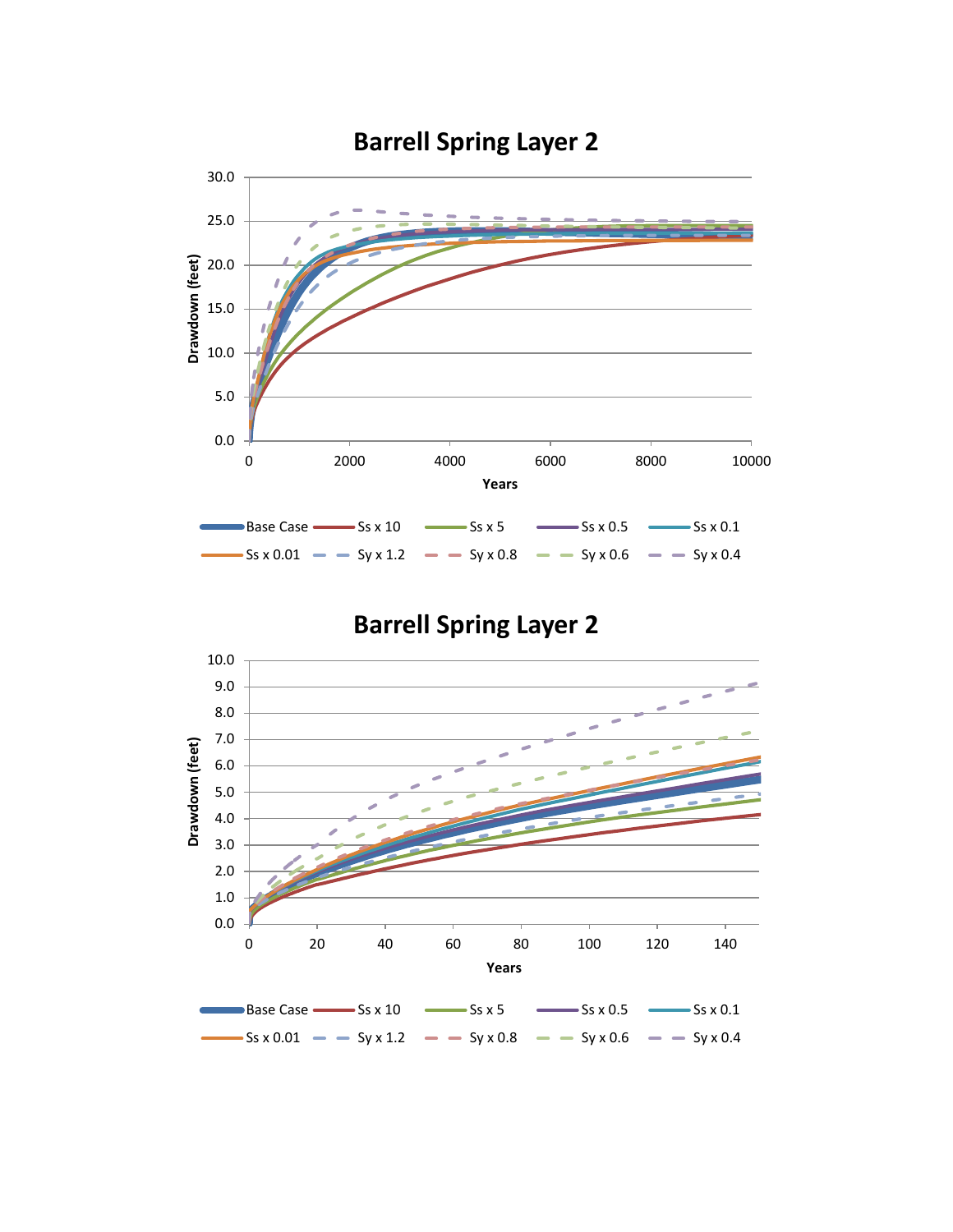

# **Barrell Spring Layer 2**

**Barrell Spring Layer 5**

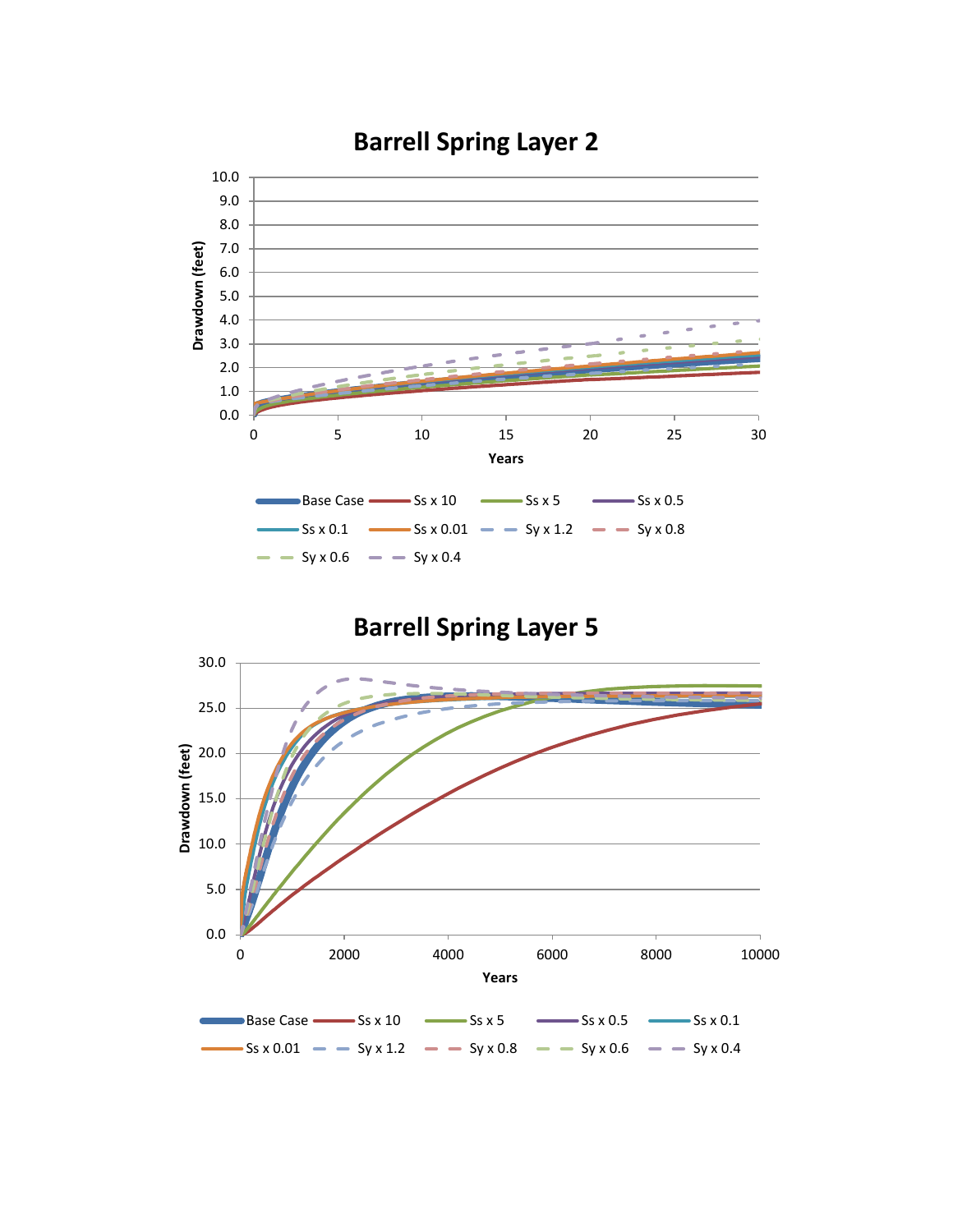

# **Barrell Spring Layer 5**

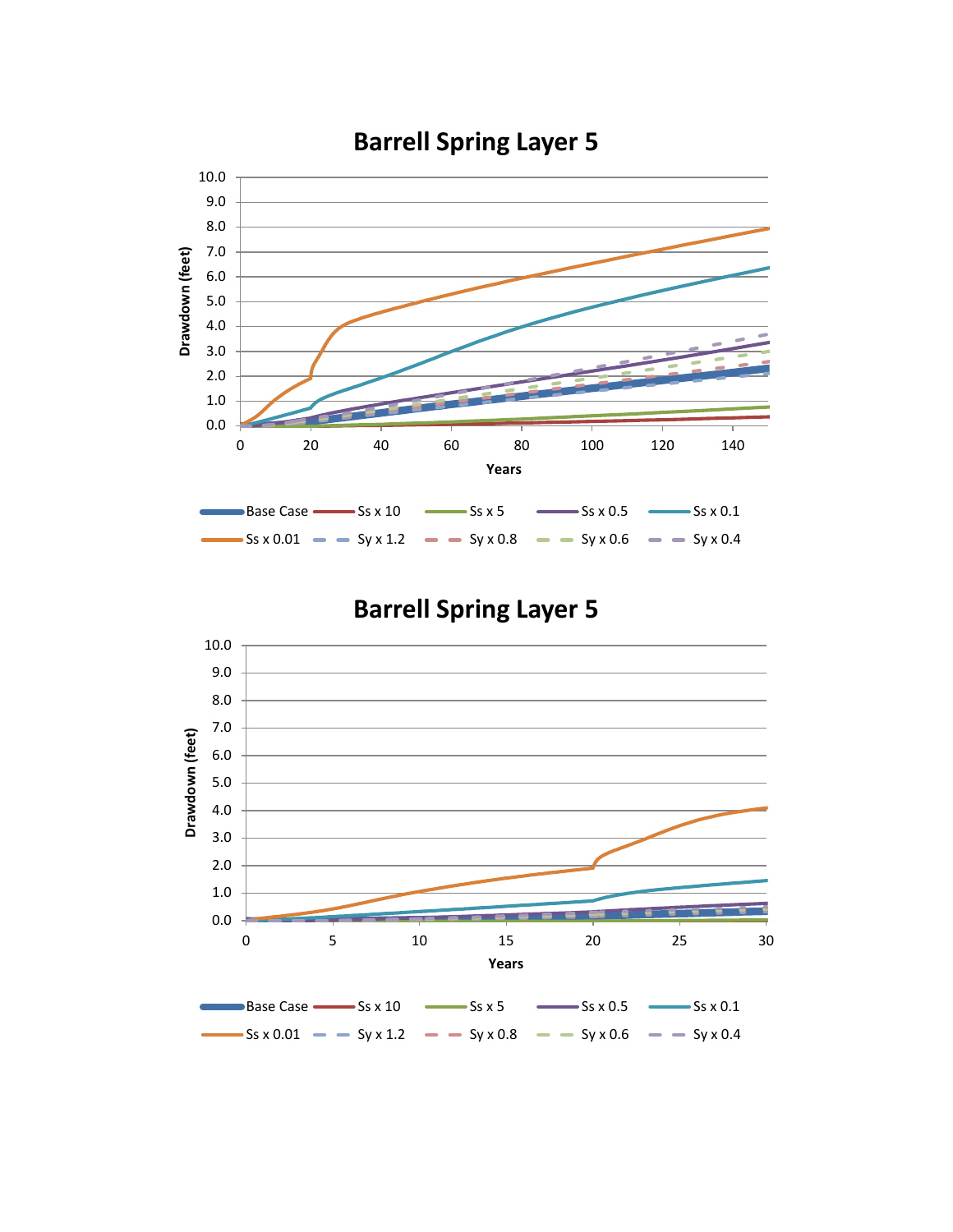

# **Gardner Canyon Layer 1**

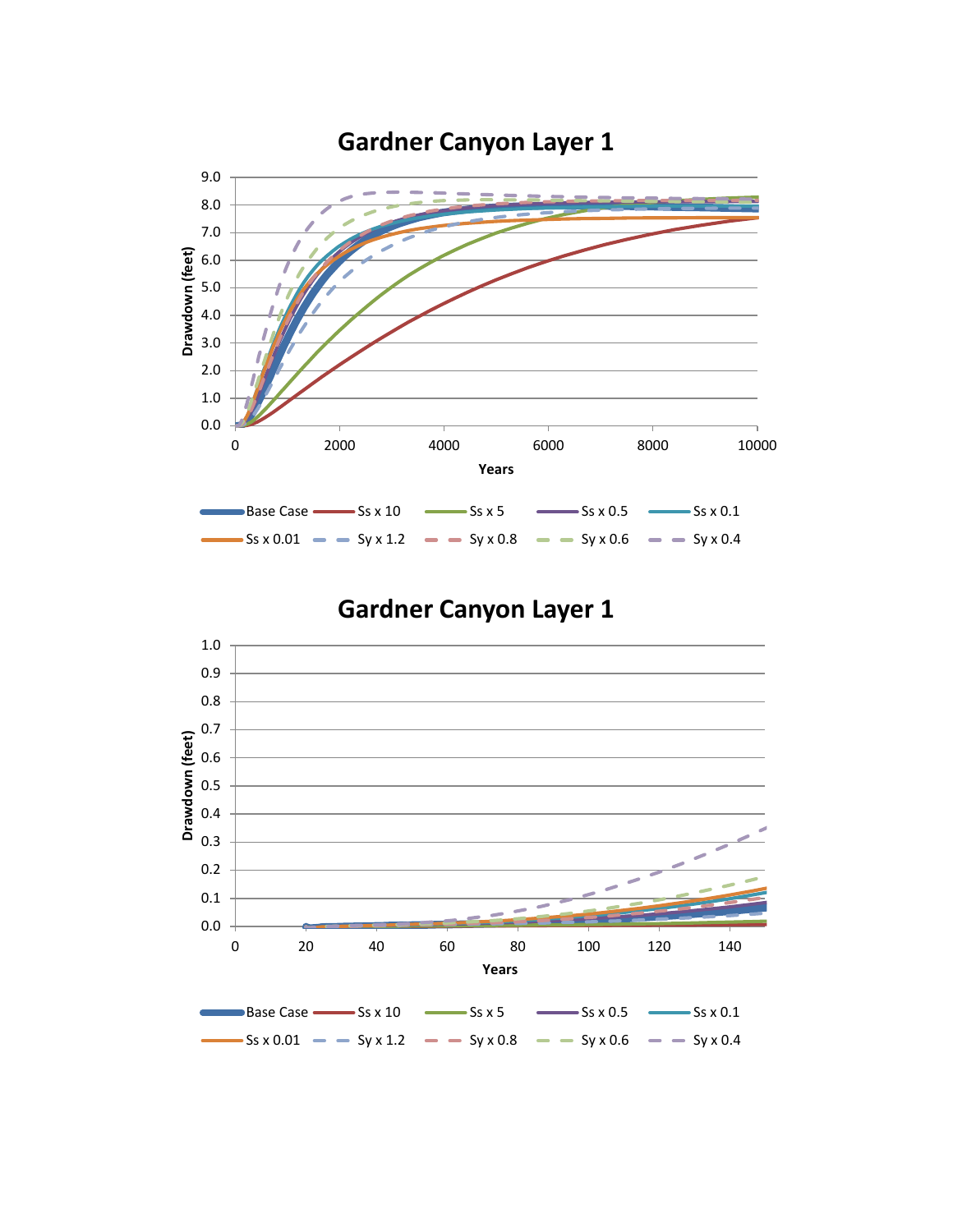

## **Singing Valley North Layer 2**

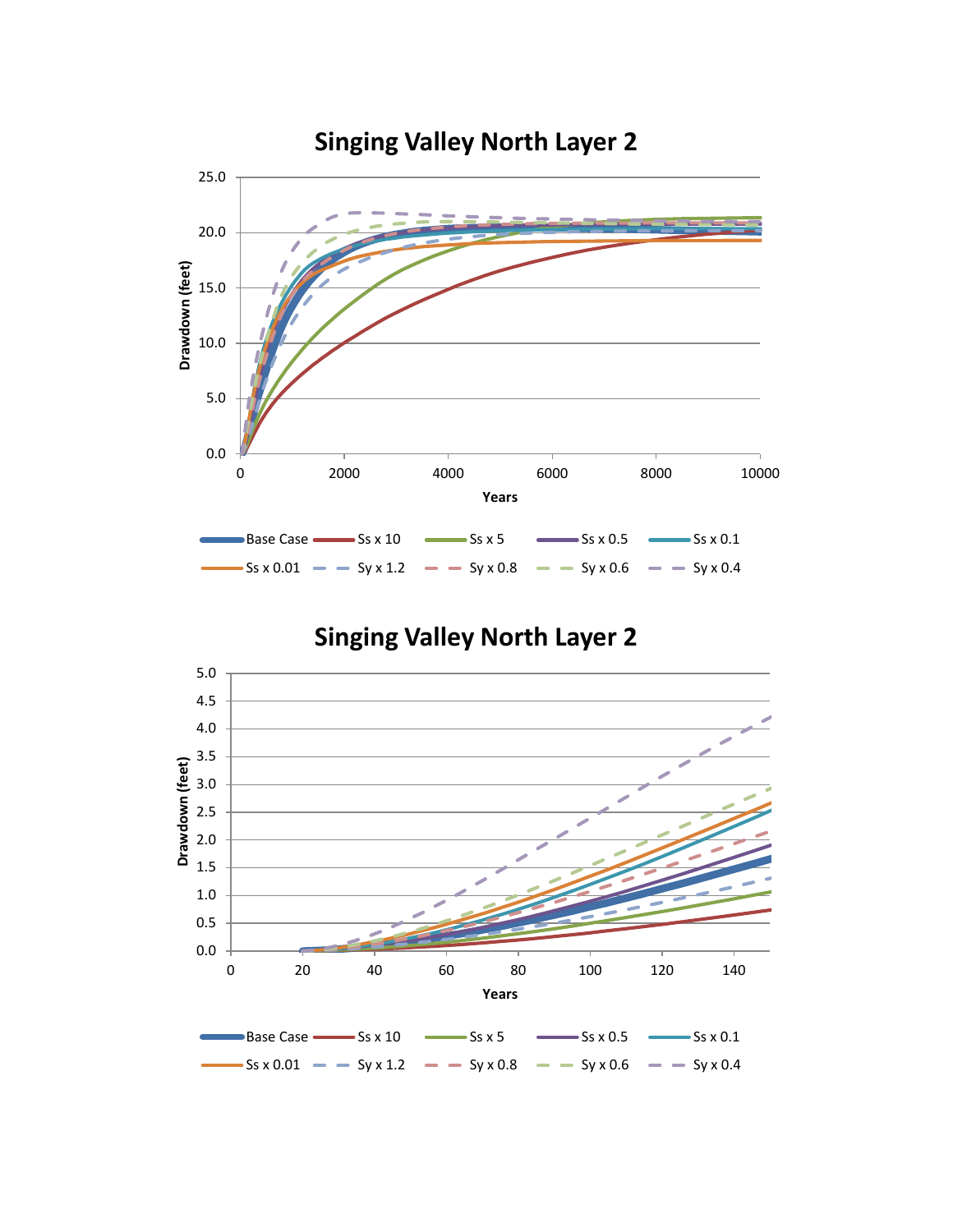

**Hilton Ranch Layer 2**

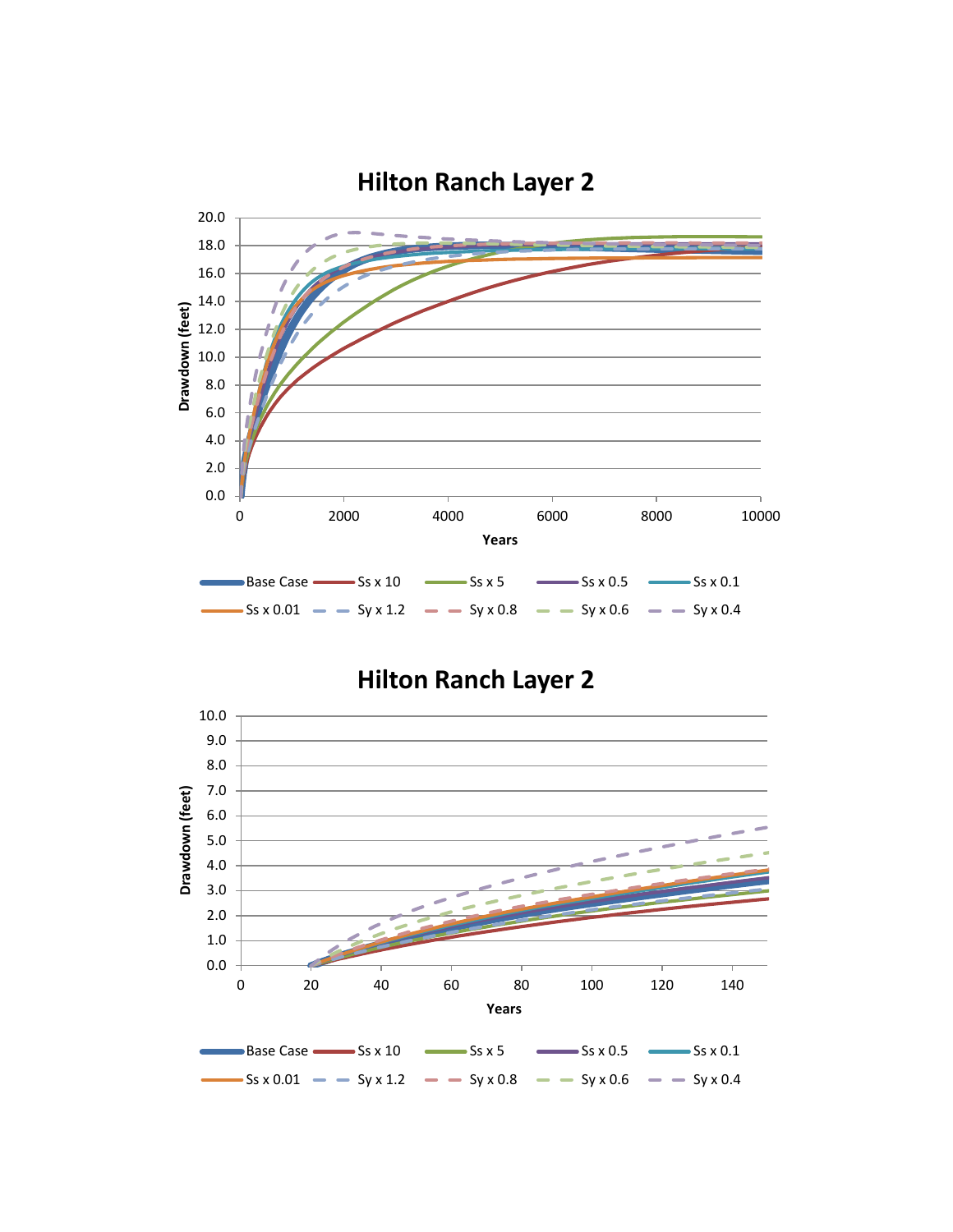

# **Gardner Cienega Confluence Layer 1**

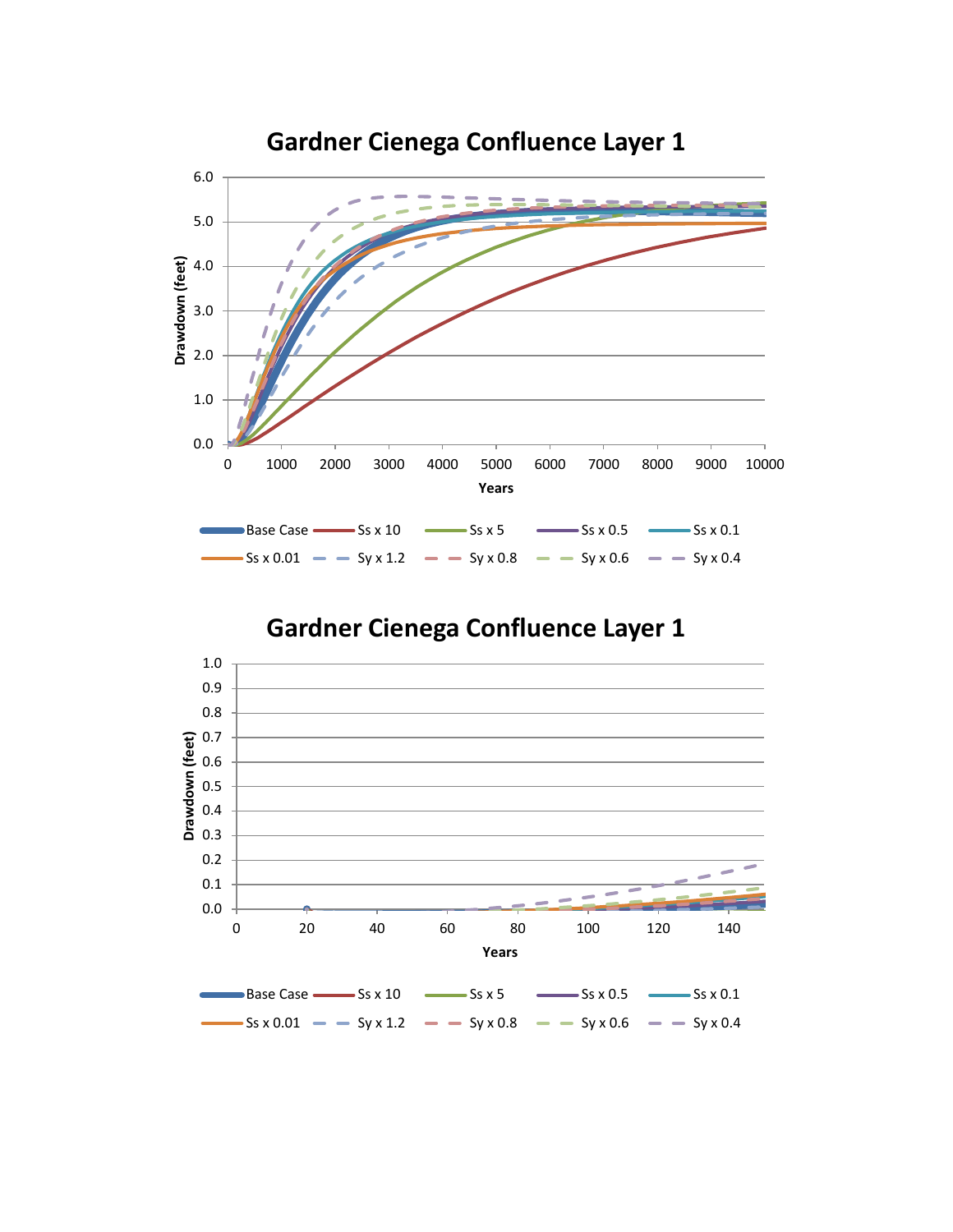

# **Empire Gulch Layer 1**

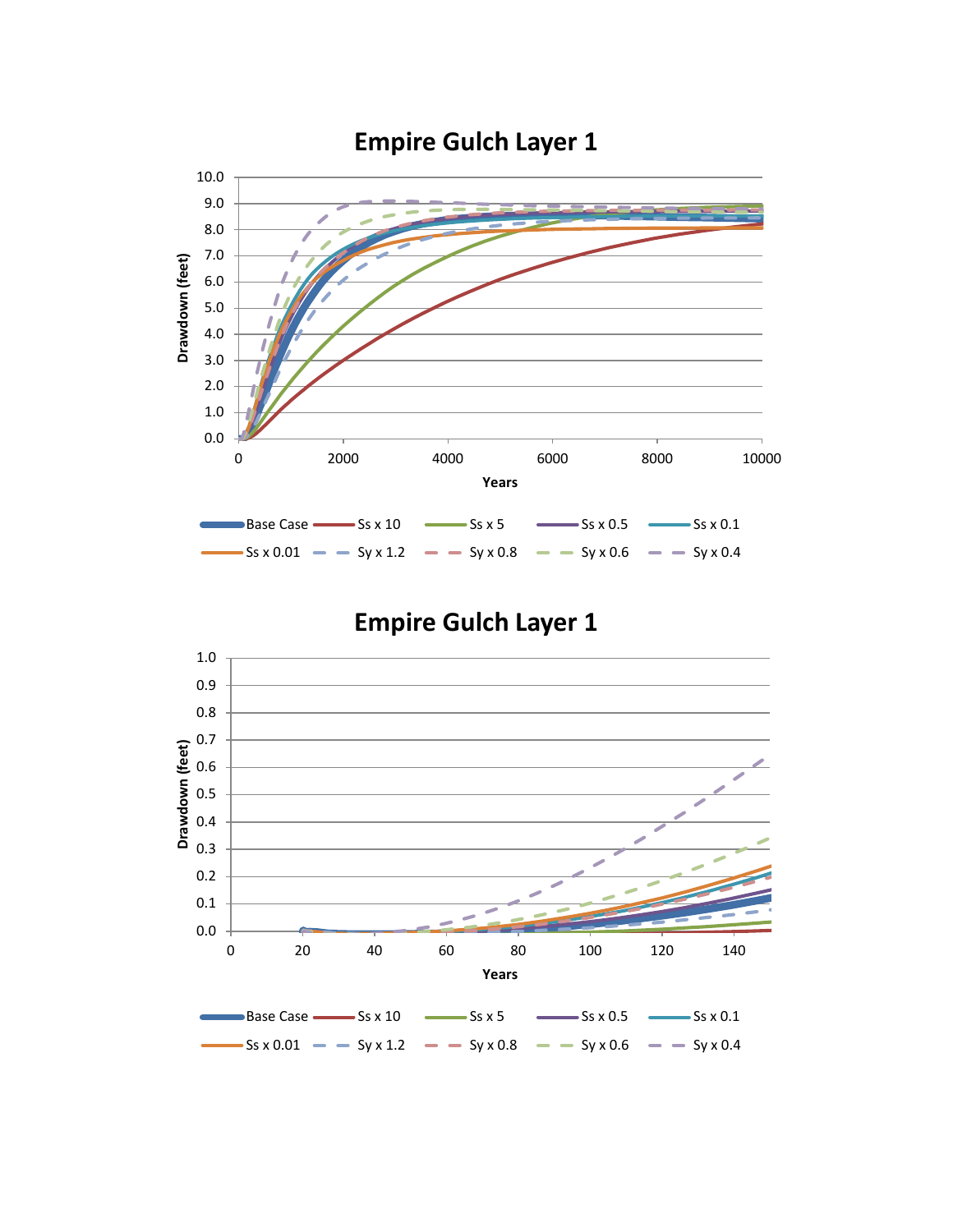

### **Downgradient Pit Layer 1**